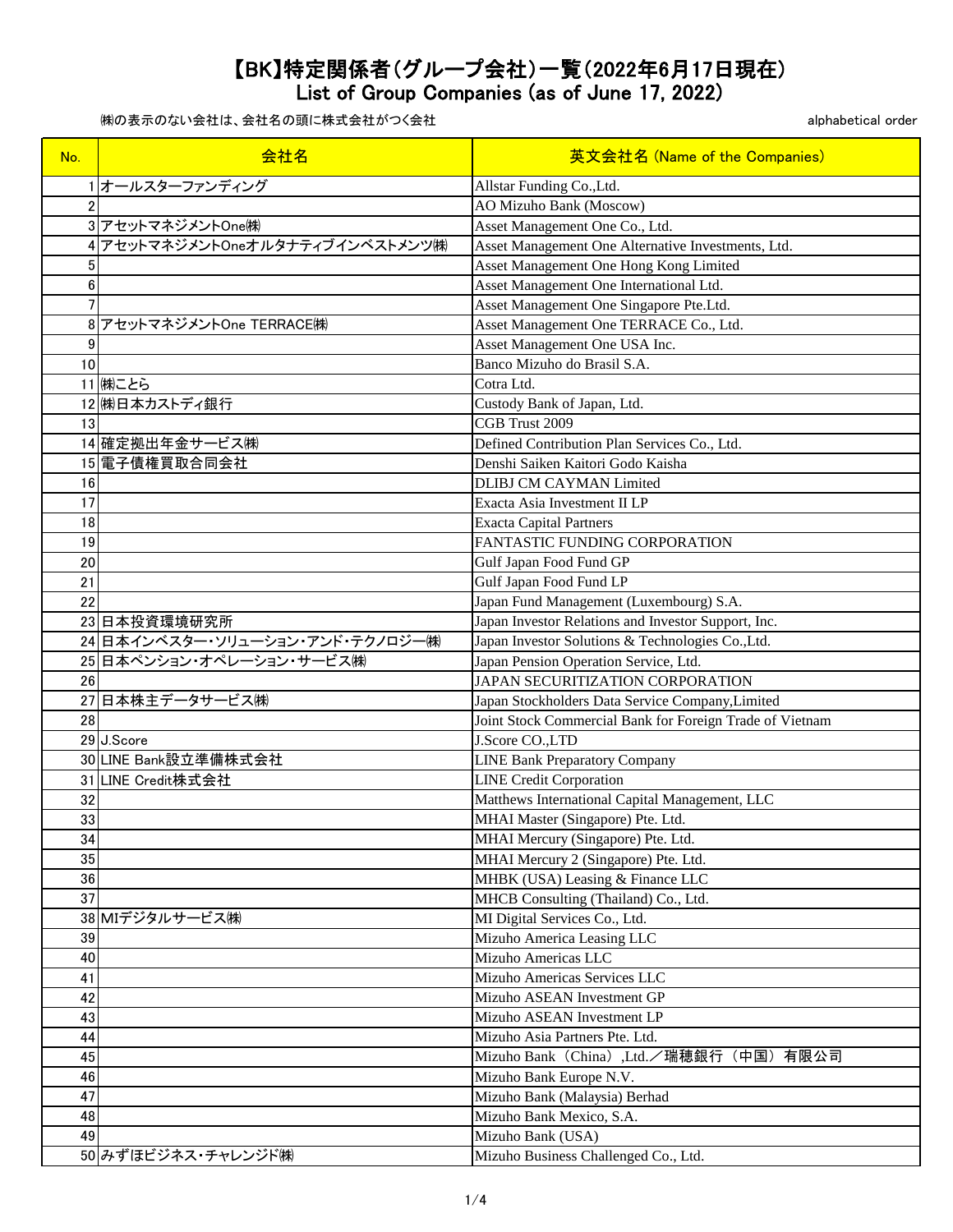List of Group Companies (as of June 17, 2022)

| No.      | 会社名                         | 英文会社名 (Name of the Companies)                                                                                                              |
|----------|-----------------------------|--------------------------------------------------------------------------------------------------------------------------------------------|
|          | 51 みずほビジネスパートナー(株)          | Mizuho Business Partner Co., Ltd.                                                                                                          |
|          | 52 みずほビジネスサービス(株)           | Mizuho Business Service Co., Ltd.                                                                                                          |
|          | 53 みずほ事業承継ファンド投資事業有限責任組合    | Mizuho Business Succession Fund Limited Partnership                                                                                        |
|          | 54 みずほ事業承継ファンド第2号投資事業有限責任組合 | Mizuho Business Succession Fund No.2 Limited Partnership                                                                                   |
|          | 55 みずほキャピタル(株)              | Mizuho Capital Co., Ltd.                                                                                                                   |
| 56       |                             | Mizuho Capital Markets LLC                                                                                                                 |
| 57       |                             | Mizuho Cayman GP LLC                                                                                                                       |
|          | 58 みずほ信用保証(株)               | Mizuho Credit Guarantee Co., Ltd.                                                                                                          |
| 59       |                             | Mizuho do Brasil Cayman Limited                                                                                                            |
|          | 60 みずほドリームパートナー(株)          | Mizuho Dream Partner, Ltd.                                                                                                                 |
|          | 61 みずほEBサービス(株)             | Mizuho EB Service, Ltd.                                                                                                                    |
|          | 62 みずほ電子債権記録(株)             | Mizuho Electronic Monetary Claim Recording Co., Ltd                                                                                        |
|          | 63 みずほファクター(株)              | Mizuho Factors, Limited                                                                                                                    |
| 64       |                             | Mizuho Financial Group (Cayman) 2 Limited                                                                                                  |
| 65       |                             | Mizuho Financial Group (Cayman) 3 Limited                                                                                                  |
|          | 66 みずほフィナンシャルグループ           | Mizuho Financial Group, Inc.                                                                                                               |
|          | 67 みずほFinTech投資事業有限責任組合     | Mizuho FinTech Fund Limited Partnership                                                                                                    |
| 68       |                             | Mizuho Floater / Residual Trust Various States, Series 2019-MIZ9002                                                                        |
| 69       |                             | Mizuho Floater / Residual Trust Various States, Series 2019-MIZ9003                                                                        |
| 70       |                             | Mizuho Floater / Residual Trust Various States, Series 2020-MIZ9011                                                                        |
| 71       |                             | Mizuho Floater / Residual Trust Various States, Series 2020-MIZ9012                                                                        |
| 72       |                             | Mizuho Floater / Residual Trust Various States, Series 2020-MIZ9020                                                                        |
| 73       |                             | Mizuho Floater / Residual Trust Various States, Series 2020-MIZ9021                                                                        |
| 74       |                             | Mizuho Floater / Residual Trust Various States, Series 2020-MIZ9023                                                                        |
| 75       |                             | Mizuho Floater / Residual Trust Various States, Series 2020-MIZ9025                                                                        |
| 76       |                             | Mizuho Floater / Residual Trust Various States, Series 2020-MIZ9026                                                                        |
| 77       |                             | Mizuho Floater / Residual Trust Various States, Series 2020-MIZ9027                                                                        |
| 78       |                             | Mizuho Floater / Residual Trust Various States, Series 2020-MIZ9028                                                                        |
| 79       |                             | Mizuho Floater / Residual Trust Various States, Series 2020-MIZ9029                                                                        |
| 80       |                             | Mizuho Floater / Residual Trust Various States, Series 2020-MIZ9030                                                                        |
| 81       |                             | Mizuho Floater / Residual Trust Various States, Series 2020-MIZ9031                                                                        |
| 82       |                             | Mizuho Floater / Residual Trust Various States, Series 2020-MIZ9032                                                                        |
| 83       |                             | Mizuho Floater / Residual Trust Various States, Series 2020-MIZ9034                                                                        |
| 84       |                             | Mizuho Floater / Residual Trust Various States, Series 2020-MIZ9035                                                                        |
| 85       |                             | Mizuho Floater / Residual Trust Various States, Series 2020-MIZ9036                                                                        |
| 86       |                             | Mizuho Floater / Residual Trust Various States, Series 2020-MIZ9037                                                                        |
| 87       |                             | Mizuho Floater / Residual Trust Various States, Series 2020-MIZ9039                                                                        |
| 88       |                             | Mizuho Floater / Residual Trust Various States, Series 2020-MIZ9041                                                                        |
| 89       |                             | Mizuho Floater / Residual Trust Various States, Series 2020-MIZ9042                                                                        |
| 90       |                             | Mizuho Floater / Residual Trust Various States, Series 2020-MIZ9043                                                                        |
| 91       |                             | Mizuho Floater / Residual Trust Various States, Series 2020-MIZ9044                                                                        |
| 92       |                             | Mizuho Floater / Residual Trust Various States, Series 2020-MIZ9045                                                                        |
| 93       |                             |                                                                                                                                            |
| 94       |                             | Mizuho Floater / Residual Trust Various States, Series 2020-MIZ9048<br>Mizuho Floater / Residual Trust Various States, Series 2020-MIZ9049 |
|          |                             |                                                                                                                                            |
| 95<br>96 |                             | Mizuho Floater / Residual Trust Various States, Series 2020-MIZ9051                                                                        |
| 97       |                             | Mizuho Floater / Residual Trust Various States, Series 2020-MIZ9053<br>Mizuho Floater / Residual Trust Various States, Series 2020-MIZ9054 |
| 98       |                             |                                                                                                                                            |
|          |                             | Mizuho Floater / Residual Trust Various States, Series 2020-MIZ9055                                                                        |
| 99       |                             | Mizuho Floater / Residual Trust Various States, Series 2020-MIZ9057                                                                        |
| 100      |                             | Mizuho Floater / Residual Trust Various States, Series 2021-MIZ9056TX                                                                      |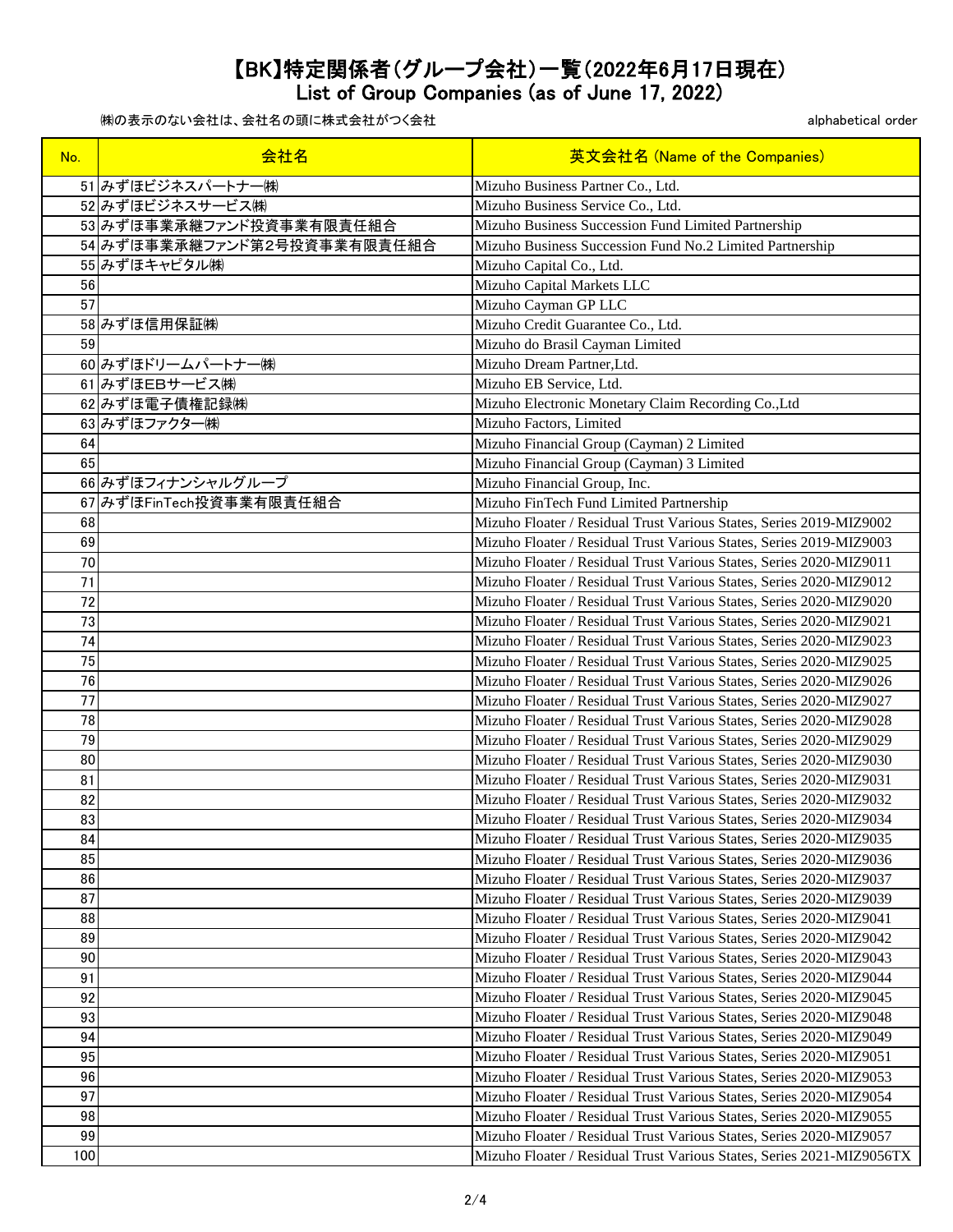List of Group Companies (as of June 17, 2022)

| 101<br>Mizuho Floater / Residual Trust Various States, Series 2021-MIZ9059TX<br>102<br>Mizuho Floater / Residual Trust Various States, Series 2021-MIZ9060TX<br>103<br>Mizuho Floater / Residual Trust Various States, Series 2021-MIZ9061<br>104<br>Mizuho Floater / Residual Trust Various States, Series 2021-MIZ9062<br>105<br>Mizuho Floater / Residual Trust Various States, Series 2021-MIZ9063<br>106<br>Mizuho Floater / Residual Trust Various States, Series 2021-MIZ9064TX<br>107<br>Mizuho Floater / Residual Trust Various States, Series 2021-MIZ9065TX<br>108<br>Mizuho Floater / Residual Trust Various States, Series 2021-MIZ9066TX<br>109<br>Mizuho Floater / Residual Trust Various States, Series 2021-MIZ9067TX<br>110<br>Mizuho Floater / Residual Trust Various States, Series 2021-MIZ9068<br>111<br>Mizuho Floater / Residual Trust Various States, Series 2021-MIZ9070TX<br>112<br>Mizuho Floater / Residual Trust Various States, Series 2021-MIZ9071TX<br>113<br>Mizuho Floater / Residual Trust Various States, Series 2021-MIZ9072<br>114<br>Mizuho Floater / Residual Trust Various States, Series 2021-MIZ9073TX<br>115<br>Mizuho Floater / Residual Trust Various States, Series 2021-MIZ9075TX<br>116<br>Mizuho Floater / Residual Trust Various States, Series 2021-MIZ9076TX<br>117<br>Mizuho Floater / Residual Trust Various States, Series 2021-MIZ9077TX<br>118<br>Mizuho Floater / Residual Trust Various States, Series 2021-MIZ9078TX<br>119<br>Mizuho Floater / Residual Trust Various States, Series 2021-MIZ9083TX<br>120<br>Mizuho Floater / Residual Trust Various States, Series 2022-MIZ9084TX<br>121<br>Mizuho Floater / Residual Trust Various States, Series 2021-MIZ9085TX<br>122<br>Mizuho Floater / Residual Trust Various States, Series 2022-MIZ9086<br>123<br>Mizuho Floater / Residual Trust Various States, Series 2022-MIZ9087 |
|------------------------------------------------------------------------------------------------------------------------------------------------------------------------------------------------------------------------------------------------------------------------------------------------------------------------------------------------------------------------------------------------------------------------------------------------------------------------------------------------------------------------------------------------------------------------------------------------------------------------------------------------------------------------------------------------------------------------------------------------------------------------------------------------------------------------------------------------------------------------------------------------------------------------------------------------------------------------------------------------------------------------------------------------------------------------------------------------------------------------------------------------------------------------------------------------------------------------------------------------------------------------------------------------------------------------------------------------------------------------------------------------------------------------------------------------------------------------------------------------------------------------------------------------------------------------------------------------------------------------------------------------------------------------------------------------------------------------------------------------------------------------------------------------------------------------------------------------------------------------------------------------|
|                                                                                                                                                                                                                                                                                                                                                                                                                                                                                                                                                                                                                                                                                                                                                                                                                                                                                                                                                                                                                                                                                                                                                                                                                                                                                                                                                                                                                                                                                                                                                                                                                                                                                                                                                                                                                                                                                                |
|                                                                                                                                                                                                                                                                                                                                                                                                                                                                                                                                                                                                                                                                                                                                                                                                                                                                                                                                                                                                                                                                                                                                                                                                                                                                                                                                                                                                                                                                                                                                                                                                                                                                                                                                                                                                                                                                                                |
|                                                                                                                                                                                                                                                                                                                                                                                                                                                                                                                                                                                                                                                                                                                                                                                                                                                                                                                                                                                                                                                                                                                                                                                                                                                                                                                                                                                                                                                                                                                                                                                                                                                                                                                                                                                                                                                                                                |
|                                                                                                                                                                                                                                                                                                                                                                                                                                                                                                                                                                                                                                                                                                                                                                                                                                                                                                                                                                                                                                                                                                                                                                                                                                                                                                                                                                                                                                                                                                                                                                                                                                                                                                                                                                                                                                                                                                |
|                                                                                                                                                                                                                                                                                                                                                                                                                                                                                                                                                                                                                                                                                                                                                                                                                                                                                                                                                                                                                                                                                                                                                                                                                                                                                                                                                                                                                                                                                                                                                                                                                                                                                                                                                                                                                                                                                                |
|                                                                                                                                                                                                                                                                                                                                                                                                                                                                                                                                                                                                                                                                                                                                                                                                                                                                                                                                                                                                                                                                                                                                                                                                                                                                                                                                                                                                                                                                                                                                                                                                                                                                                                                                                                                                                                                                                                |
|                                                                                                                                                                                                                                                                                                                                                                                                                                                                                                                                                                                                                                                                                                                                                                                                                                                                                                                                                                                                                                                                                                                                                                                                                                                                                                                                                                                                                                                                                                                                                                                                                                                                                                                                                                                                                                                                                                |
|                                                                                                                                                                                                                                                                                                                                                                                                                                                                                                                                                                                                                                                                                                                                                                                                                                                                                                                                                                                                                                                                                                                                                                                                                                                                                                                                                                                                                                                                                                                                                                                                                                                                                                                                                                                                                                                                                                |
|                                                                                                                                                                                                                                                                                                                                                                                                                                                                                                                                                                                                                                                                                                                                                                                                                                                                                                                                                                                                                                                                                                                                                                                                                                                                                                                                                                                                                                                                                                                                                                                                                                                                                                                                                                                                                                                                                                |
|                                                                                                                                                                                                                                                                                                                                                                                                                                                                                                                                                                                                                                                                                                                                                                                                                                                                                                                                                                                                                                                                                                                                                                                                                                                                                                                                                                                                                                                                                                                                                                                                                                                                                                                                                                                                                                                                                                |
|                                                                                                                                                                                                                                                                                                                                                                                                                                                                                                                                                                                                                                                                                                                                                                                                                                                                                                                                                                                                                                                                                                                                                                                                                                                                                                                                                                                                                                                                                                                                                                                                                                                                                                                                                                                                                                                                                                |
|                                                                                                                                                                                                                                                                                                                                                                                                                                                                                                                                                                                                                                                                                                                                                                                                                                                                                                                                                                                                                                                                                                                                                                                                                                                                                                                                                                                                                                                                                                                                                                                                                                                                                                                                                                                                                                                                                                |
|                                                                                                                                                                                                                                                                                                                                                                                                                                                                                                                                                                                                                                                                                                                                                                                                                                                                                                                                                                                                                                                                                                                                                                                                                                                                                                                                                                                                                                                                                                                                                                                                                                                                                                                                                                                                                                                                                                |
|                                                                                                                                                                                                                                                                                                                                                                                                                                                                                                                                                                                                                                                                                                                                                                                                                                                                                                                                                                                                                                                                                                                                                                                                                                                                                                                                                                                                                                                                                                                                                                                                                                                                                                                                                                                                                                                                                                |
|                                                                                                                                                                                                                                                                                                                                                                                                                                                                                                                                                                                                                                                                                                                                                                                                                                                                                                                                                                                                                                                                                                                                                                                                                                                                                                                                                                                                                                                                                                                                                                                                                                                                                                                                                                                                                                                                                                |
|                                                                                                                                                                                                                                                                                                                                                                                                                                                                                                                                                                                                                                                                                                                                                                                                                                                                                                                                                                                                                                                                                                                                                                                                                                                                                                                                                                                                                                                                                                                                                                                                                                                                                                                                                                                                                                                                                                |
|                                                                                                                                                                                                                                                                                                                                                                                                                                                                                                                                                                                                                                                                                                                                                                                                                                                                                                                                                                                                                                                                                                                                                                                                                                                                                                                                                                                                                                                                                                                                                                                                                                                                                                                                                                                                                                                                                                |
|                                                                                                                                                                                                                                                                                                                                                                                                                                                                                                                                                                                                                                                                                                                                                                                                                                                                                                                                                                                                                                                                                                                                                                                                                                                                                                                                                                                                                                                                                                                                                                                                                                                                                                                                                                                                                                                                                                |
|                                                                                                                                                                                                                                                                                                                                                                                                                                                                                                                                                                                                                                                                                                                                                                                                                                                                                                                                                                                                                                                                                                                                                                                                                                                                                                                                                                                                                                                                                                                                                                                                                                                                                                                                                                                                                                                                                                |
|                                                                                                                                                                                                                                                                                                                                                                                                                                                                                                                                                                                                                                                                                                                                                                                                                                                                                                                                                                                                                                                                                                                                                                                                                                                                                                                                                                                                                                                                                                                                                                                                                                                                                                                                                                                                                                                                                                |
|                                                                                                                                                                                                                                                                                                                                                                                                                                                                                                                                                                                                                                                                                                                                                                                                                                                                                                                                                                                                                                                                                                                                                                                                                                                                                                                                                                                                                                                                                                                                                                                                                                                                                                                                                                                                                                                                                                |
|                                                                                                                                                                                                                                                                                                                                                                                                                                                                                                                                                                                                                                                                                                                                                                                                                                                                                                                                                                                                                                                                                                                                                                                                                                                                                                                                                                                                                                                                                                                                                                                                                                                                                                                                                                                                                                                                                                |
|                                                                                                                                                                                                                                                                                                                                                                                                                                                                                                                                                                                                                                                                                                                                                                                                                                                                                                                                                                                                                                                                                                                                                                                                                                                                                                                                                                                                                                                                                                                                                                                                                                                                                                                                                                                                                                                                                                |
| Mizuho Floater / Residual Trust Various States, Series 2022-MIZ9088<br>124                                                                                                                                                                                                                                                                                                                                                                                                                                                                                                                                                                                                                                                                                                                                                                                                                                                                                                                                                                                                                                                                                                                                                                                                                                                                                                                                                                                                                                                                                                                                                                                                                                                                                                                                                                                                                     |
| 125<br>Mizuho Floater / Residual Trust Various States, Series 2022-MIZ9089                                                                                                                                                                                                                                                                                                                                                                                                                                                                                                                                                                                                                                                                                                                                                                                                                                                                                                                                                                                                                                                                                                                                                                                                                                                                                                                                                                                                                                                                                                                                                                                                                                                                                                                                                                                                                     |
| 126<br>Mizuho Floater / Residual Trust Various States, Series 2022-MIZ9090                                                                                                                                                                                                                                                                                                                                                                                                                                                                                                                                                                                                                                                                                                                                                                                                                                                                                                                                                                                                                                                                                                                                                                                                                                                                                                                                                                                                                                                                                                                                                                                                                                                                                                                                                                                                                     |
| 127<br>Mizuho Floater / Residual Trust Various States, Series 2022-MIZ9091                                                                                                                                                                                                                                                                                                                                                                                                                                                                                                                                                                                                                                                                                                                                                                                                                                                                                                                                                                                                                                                                                                                                                                                                                                                                                                                                                                                                                                                                                                                                                                                                                                                                                                                                                                                                                     |
| 128<br>Mizuho Floater / Residual Trust Various States, Series 2022-MIZ9092                                                                                                                                                                                                                                                                                                                                                                                                                                                                                                                                                                                                                                                                                                                                                                                                                                                                                                                                                                                                                                                                                                                                                                                                                                                                                                                                                                                                                                                                                                                                                                                                                                                                                                                                                                                                                     |
| 129<br>Mizuho Floater / Residual Trust Various States, Series 2022-MIZ9093                                                                                                                                                                                                                                                                                                                                                                                                                                                                                                                                                                                                                                                                                                                                                                                                                                                                                                                                                                                                                                                                                                                                                                                                                                                                                                                                                                                                                                                                                                                                                                                                                                                                                                                                                                                                                     |
| 130<br>Mizuho Floater / Residual Trust Various States, Series 2022-MIZ9094TX                                                                                                                                                                                                                                                                                                                                                                                                                                                                                                                                                                                                                                                                                                                                                                                                                                                                                                                                                                                                                                                                                                                                                                                                                                                                                                                                                                                                                                                                                                                                                                                                                                                                                                                                                                                                                   |
| 131<br>Mizuho Floater / Residual Trust Various States, Series 2022-MIZ9095                                                                                                                                                                                                                                                                                                                                                                                                                                                                                                                                                                                                                                                                                                                                                                                                                                                                                                                                                                                                                                                                                                                                                                                                                                                                                                                                                                                                                                                                                                                                                                                                                                                                                                                                                                                                                     |
| 132<br>Mizuho Floater / Residual Trust Various States, Series 2022-MIZ9097                                                                                                                                                                                                                                                                                                                                                                                                                                                                                                                                                                                                                                                                                                                                                                                                                                                                                                                                                                                                                                                                                                                                                                                                                                                                                                                                                                                                                                                                                                                                                                                                                                                                                                                                                                                                                     |
| Mizuho Global Services India Private Limited.<br>133                                                                                                                                                                                                                                                                                                                                                                                                                                                                                                                                                                                                                                                                                                                                                                                                                                                                                                                                                                                                                                                                                                                                                                                                                                                                                                                                                                                                                                                                                                                                                                                                                                                                                                                                                                                                                                           |
| 134 みずほ成長支援第2号投資事業有限責任組合<br>Mizuho Growth Fund No.2 Limited Partnership                                                                                                                                                                                                                                                                                                                                                                                                                                                                                                                                                                                                                                                                                                                                                                                                                                                                                                                                                                                                                                                                                                                                                                                                                                                                                                                                                                                                                                                                                                                                                                                                                                                                                                                                                                                                                        |
| Mizuho Growth Fund No.3 Limited Partnership<br>135 みずほ成長支援第3号投資事業有限責任組合                                                                                                                                                                                                                                                                                                                                                                                                                                                                                                                                                                                                                                                                                                                                                                                                                                                                                                                                                                                                                                                                                                                                                                                                                                                                                                                                                                                                                                                                                                                                                                                                                                                                                                                                                                                                                        |
| Mizuho Growth Fund No.4 Limited Partnership<br>136 みずほ成長支援第4号投資事業有限責任組合                                                                                                                                                                                                                                                                                                                                                                                                                                                                                                                                                                                                                                                                                                                                                                                                                                                                                                                                                                                                                                                                                                                                                                                                                                                                                                                                                                                                                                                                                                                                                                                                                                                                                                                                                                                                                        |
| Mizuho Growth Fund Limited Partnership<br>137 みずほ成長支援投資事業有限責任組合                                                                                                                                                                                                                                                                                                                                                                                                                                                                                                                                                                                                                                                                                                                                                                                                                                                                                                                                                                                                                                                                                                                                                                                                                                                                                                                                                                                                                                                                                                                                                                                                                                                                                                                                                                                                                                |
| Mizuho Gulf Capital Partners Ltd<br>138                                                                                                                                                                                                                                                                                                                                                                                                                                                                                                                                                                                                                                                                                                                                                                                                                                                                                                                                                                                                                                                                                                                                                                                                                                                                                                                                                                                                                                                                                                                                                                                                                                                                                                                                                                                                                                                        |
| 139<br>Mizuho International plc                                                                                                                                                                                                                                                                                                                                                                                                                                                                                                                                                                                                                                                                                                                                                                                                                                                                                                                                                                                                                                                                                                                                                                                                                                                                                                                                                                                                                                                                                                                                                                                                                                                                                                                                                                                                                                                                |
| 140<br>Mizuho International plc Share Award Plan Employee Benefit Trust                                                                                                                                                                                                                                                                                                                                                                                                                                                                                                                                                                                                                                                                                                                                                                                                                                                                                                                                                                                                                                                                                                                                                                                                                                                                                                                                                                                                                                                                                                                                                                                                                                                                                                                                                                                                                        |
| Mizuho Leaguer Investment GP<br>141                                                                                                                                                                                                                                                                                                                                                                                                                                                                                                                                                                                                                                                                                                                                                                                                                                                                                                                                                                                                                                                                                                                                                                                                                                                                                                                                                                                                                                                                                                                                                                                                                                                                                                                                                                                                                                                            |
| 142<br>Mizuho Leaguer Investment I L.P.                                                                                                                                                                                                                                                                                                                                                                                                                                                                                                                                                                                                                                                                                                                                                                                                                                                                                                                                                                                                                                                                                                                                                                                                                                                                                                                                                                                                                                                                                                                                                                                                                                                                                                                                                                                                                                                        |
| 143 みずほリース(株)<br>Mizuho Leasing Company, Limited                                                                                                                                                                                                                                                                                                                                                                                                                                                                                                                                                                                                                                                                                                                                                                                                                                                                                                                                                                                                                                                                                                                                                                                                                                                                                                                                                                                                                                                                                                                                                                                                                                                                                                                                                                                                                                               |
| 144 みずほライフサイエンス第1号投資事業有限責任組合<br>Mizuho Life Science Fund No.1 Limited Partnership                                                                                                                                                                                                                                                                                                                                                                                                                                                                                                                                                                                                                                                                                                                                                                                                                                                                                                                                                                                                                                                                                                                                                                                                                                                                                                                                                                                                                                                                                                                                                                                                                                                                                                                                                                                                              |
| Mizuho Markets Americas LLC<br>145<br>146                                                                                                                                                                                                                                                                                                                                                                                                                                                                                                                                                                                                                                                                                                                                                                                                                                                                                                                                                                                                                                                                                                                                                                                                                                                                                                                                                                                                                                                                                                                                                                                                                                                                                                                                                                                                                                                      |
| Mizuho Markets Cayman LP                                                                                                                                                                                                                                                                                                                                                                                                                                                                                                                                                                                                                                                                                                                                                                                                                                                                                                                                                                                                                                                                                                                                                                                                                                                                                                                                                                                                                                                                                                                                                                                                                                                                                                                                                                                                                                                                       |
| Mizuho Real Estate Management Co., Ltd.<br>147 みずほ不動産投資顧問㈱<br>Mizuho Realty Co., Ltd.                                                                                                                                                                                                                                                                                                                                                                                                                                                                                                                                                                                                                                                                                                                                                                                                                                                                                                                                                                                                                                                                                                                                                                                                                                                                                                                                                                                                                                                                                                                                                                                                                                                                                                                                                                                                          |
| 148 みずほ不動産販売㈱<br>149 みずほリアルティ One(株)<br>Mizuho Realty One Co., Ltd.                                                                                                                                                                                                                                                                                                                                                                                                                                                                                                                                                                                                                                                                                                                                                                                                                                                                                                                                                                                                                                                                                                                                                                                                                                                                                                                                                                                                                                                                                                                                                                                                                                                                                                                                                                                                                            |
| 150 みずほリサーチ&テクノロジーズ(株)<br>Mizuho Research & Technologies, Ltd.                                                                                                                                                                                                                                                                                                                                                                                                                                                                                                                                                                                                                                                                                                                                                                                                                                                                                                                                                                                                                                                                                                                                                                                                                                                                                                                                                                                                                                                                                                                                                                                                                                                                                                                                                                                                                                 |